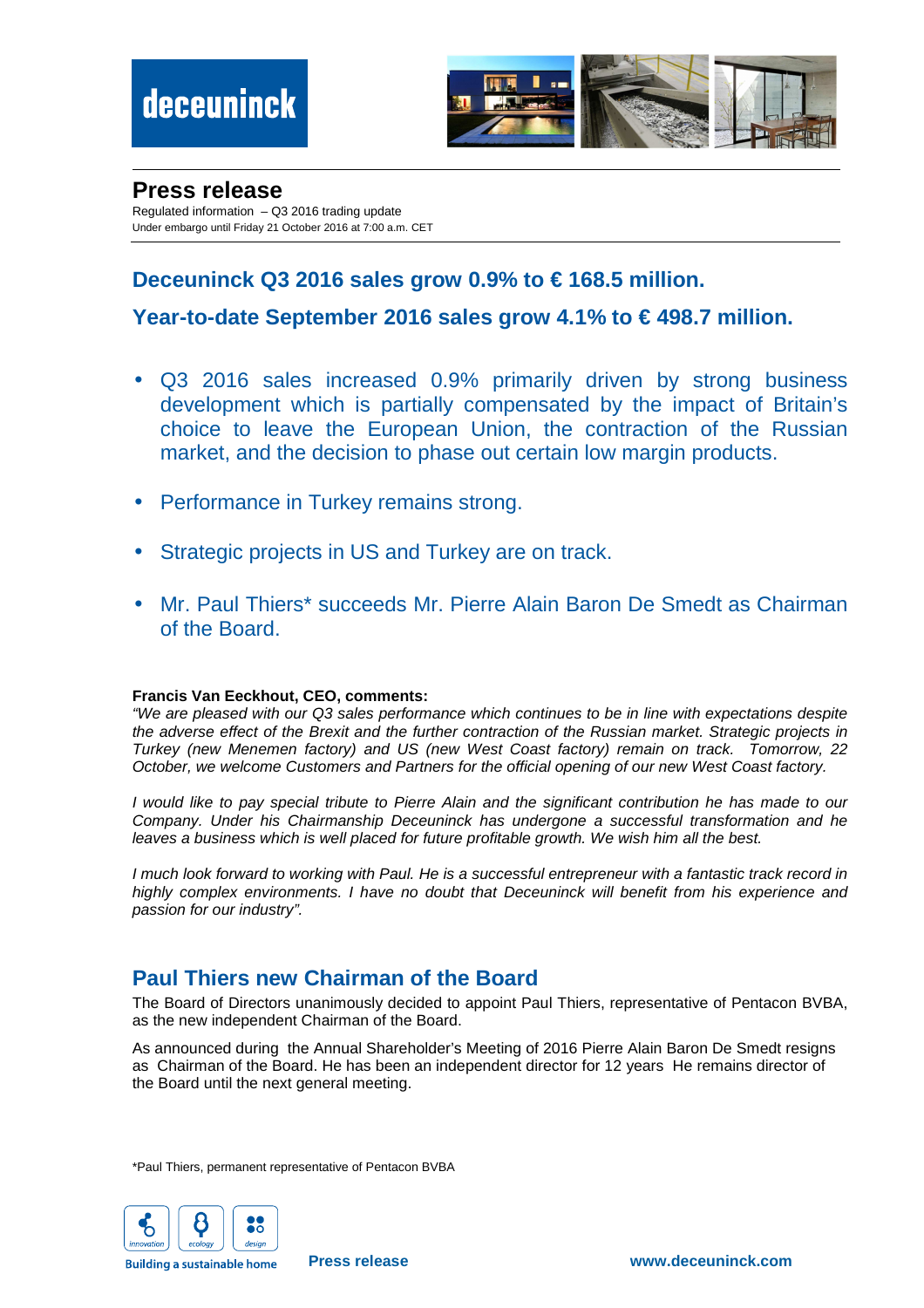# **Q3 2016 sales performance**

| % of sales                | <b>Total Q3</b> | <b>Western</b> | <b>Central &amp;</b><br><b>Europe Eastern Europe</b> | Turkey &<br><b>Emerging</b><br><b>Markets</b> | <b>North America</b> |
|---------------------------|-----------------|----------------|------------------------------------------------------|-----------------------------------------------|----------------------|
| Sales (in € million) 2015 | 167.1           | 40.2           | 49.5                                                 | 46.9                                          | 30.5                 |
| Volume                    | $(0.8\%)$       | 0.8%           | $(6.0\%)$                                            | 0.8%                                          | $3.0\%$              |
| Exchange rate             | $(2.3\%)$       | $(3.1\%)$      | $(1.9\%)$                                            | $(3.1\%)$                                     | (0.4%                |
| Other (price & mix)       | 3.9%            | 1.4%           | 1.8%                                                 | 11.1%                                         | $(0.3\%)$            |
| Total                     | $0.9\%$         | $(0.9\%)$      | $(6.1\%)$                                            | 8.8%                                          | 2.3%                 |
| Sales (in € million) 2016 | 168.5           | 39.8           | 46.5                                                 | 51.0                                          | 31.2                 |

## **9M 2016 sales performance**

| % of sales                         | <b>Total 9M</b> | <b>Western</b> | <b>Central &amp;</b><br><b>Europe Eastern Europe</b> | <b>Turkey &amp;</b><br><b>Emerging</b><br><b>Markets</b> | <b>North Americal</b> |
|------------------------------------|-----------------|----------------|------------------------------------------------------|----------------------------------------------------------|-----------------------|
| Sales (in $\epsilon$ million) 2015 | 479.2           | 128.4          | 127.9                                                | 140.3                                                    | 82.7                  |
| Volume                             | 3.6%            | 1.5%           | (3.8%)                                               | 9.4%                                                     | 8.5%                  |
| Exchange rate                      | $(4.5\%)$       | $(1.7\%)$      | $(2.9\%)$                                            | (11.0%)                                                  | $(0.1\%)$             |
| Other (price & mix)                | 4.9%            | 4.9%           | 2.8%                                                 | 11.5%                                                    | $(3.0\%)$             |
| Total                              | 4.1%            | 4.8%           | $(4.0\%)$                                            | $9.9\%$                                                  | 5.4%                  |
| <b>Sales</b> (in € million) 2016   | 498.7           | 134.5          | 122.8                                                | 154.2                                                    | 87.1                  |

Q3 2016 sales in **Western Europe** decreased 0.9% to € 39.8 million (Q3 2015: € 40.2 million). As a result 9M sales increased 4.8% to  $\epsilon$  134.5 million.

Year-on-year volume growth was limited due to exceptionally strong volumes in Q3 2015 (explained by customers anticipating price increases) and lower consumer confidence in the region following Great Britain's decision to leave the EU. The latter also had an adverse FX impact. Price increases compensate for higher raw material cost and FX.

Q3 2016 sales in **Central & Eastern Europe** decreased 6.1% to € 46.5 million (Q3 2015: € 49.5 million). At constant exchange rates sales decreased 4.2%. 9M 2016 sales decreased 4.0% to € 122.8 million (9M 2015: € 127.9 million).

The positive effect of new business development and the launch of new products have been offset by the decision to phase out a low margin product range, the further contraction of the Russian market and the fact that Q3 2015 volumes were exceptionally strong (similar as in Western Europe; customers anticipated price increases and accelerated orders). Price increases compensate for the depreciation of the Russian ruble.

The region **Turkey & Emerging Markets** predominantly serves the domestic market in Turkey, which represents 90% of total sales of the region. Q3 2016 sales expressed in euro increased by 8.8% to

€ 51.0 million (Q3 2015: € 46.9 million). 9M 2016 sales increased by 9.9% to € 154.2 million. At constant exchange rates sales in Q3 increased by 11.9% and by 20.9% during 9M 2016.

The volume increase was driven by exceptionally strong business development despite the continuing contraction of the Turkish window market. The financial impact of the failed military coup remains limited. Management, however, closely monitors the situation and takes a possible slowdown during Q4 into account. Price increases were implemented to offset the depreciation of the Turkish lira and the resulting increase of USD denominated raw material costs.

Sales in Emerging Markets, mainly South America, remain strong.